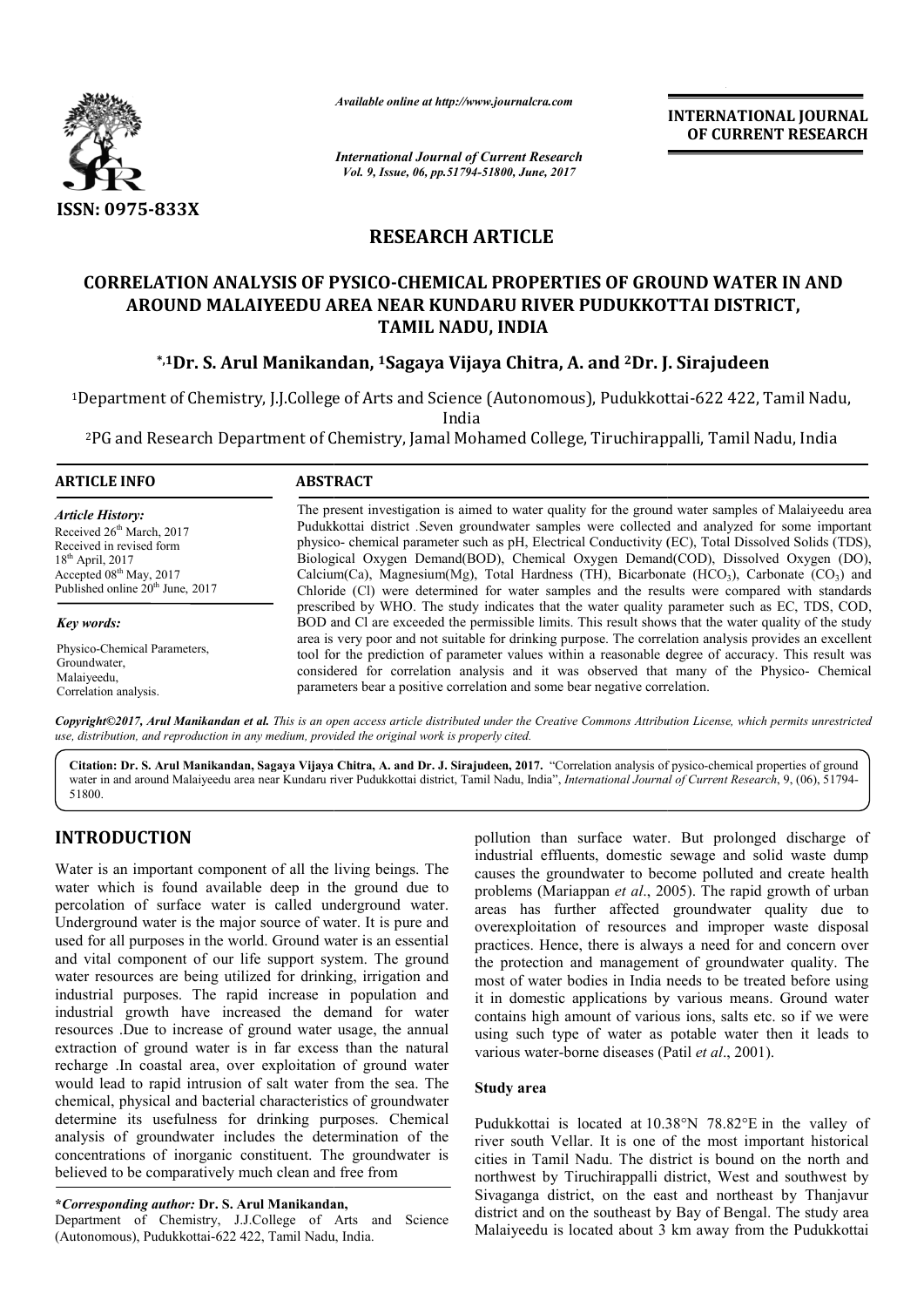Junction. Malaiyeedu area is situated near by Kundaru River at Pudukkottai district. The population of the area is around 25,000. Many small scale industries are located in and around this area. Therefore the groundwater sources at Malaiyeedu area have been drastically polluted with the effluents of industries, domestic sewage and agricultural inputs like fertilizers, manures and pesticides. People of this area have depending only on the ground water as the main source for drinking purpose and other purposes. Hence the present study has been undertaken to analyze the ground water quality in and around Malaiyeedu area Pudukkottai district by using correlation analysis.

# **pH**

The pH indicates the intensity of acidity and alkalinity and measures the hydrogen ion concentration in water. In water, a small number of water  $(H<sub>2</sub>O)$  molecules dissociate and form hydrogen (H<sup>+</sup>) and hydroxyl (OH<sup>-</sup>) ions (Arvnabh Mishra. *et.al*. 2010). If the relative proportion of the hydrogen ions is greater than the hydroxyl ions, then the water is defined as being acidic. If the hydroxyl ions dominate, then the water is defined as being alkaline. The pH values are observed within the range of 7.6 - 7.9 for the water samples. The pH values are found to be within the permissible limit of WHO (6.5-8.5)



**Fig. 1. Location map of the study area**

# **MATERIALS AND METHODS**

# **Sample collections**

The water samples were collected from the bore wells in and around Malaiyeedu area. During this collection the distance between one and other location was maintained at a minimum of 2 km. The water samples were collected in polyethylene bottles (2.0 liters capacity) which have been thoroughly washed, filled with distilled water and then taken to the sampling site. The bottles were emptied and rinsed several times with the water to be collected. Also, the sample bottles were partially filled with the collected water and vigorously shaken to note the odour. The sample bottles were tightly covered immediately after collection and the temperature is noted. They were then stored in a refrigerator at  $4^{\circ}$ C to slow down bacterial and chemical reaction rates. All the collected of samples were labeled and transported to the laboratory for the analysis. The samples were subjected to physico-chemical analysis. All the parameters were analyzed using standard procedure of APHA (1995).

# **RESULTS AND DISCUSSION**

The results of the physico-chemical parameter for water samples collected in and around Malaiyeedu area Pudukkottai District, are presented in table given below

except the stations S5, S6 and S7. The slight alkalinity observed in ground water samples are due to the contribution by the reaction of  $CO<sub>2</sub>$  between water and dolomite rock form, gives bicarbonates and it will affect the pH of water (Arul Manikandan *et al.*, 2013). Carbonic acid (H<sub>2</sub>CO<sub>3</sub>) dissociates partly to produce  $(H^+)$  and bicarbonate  $(HCO<sub>3</sub>)$  ions (Sirajudeen *et al*., 2015).



**Fig.2. Variation of pH values collected from different sampling sites of Malaiyeedu area Pudukkottai District**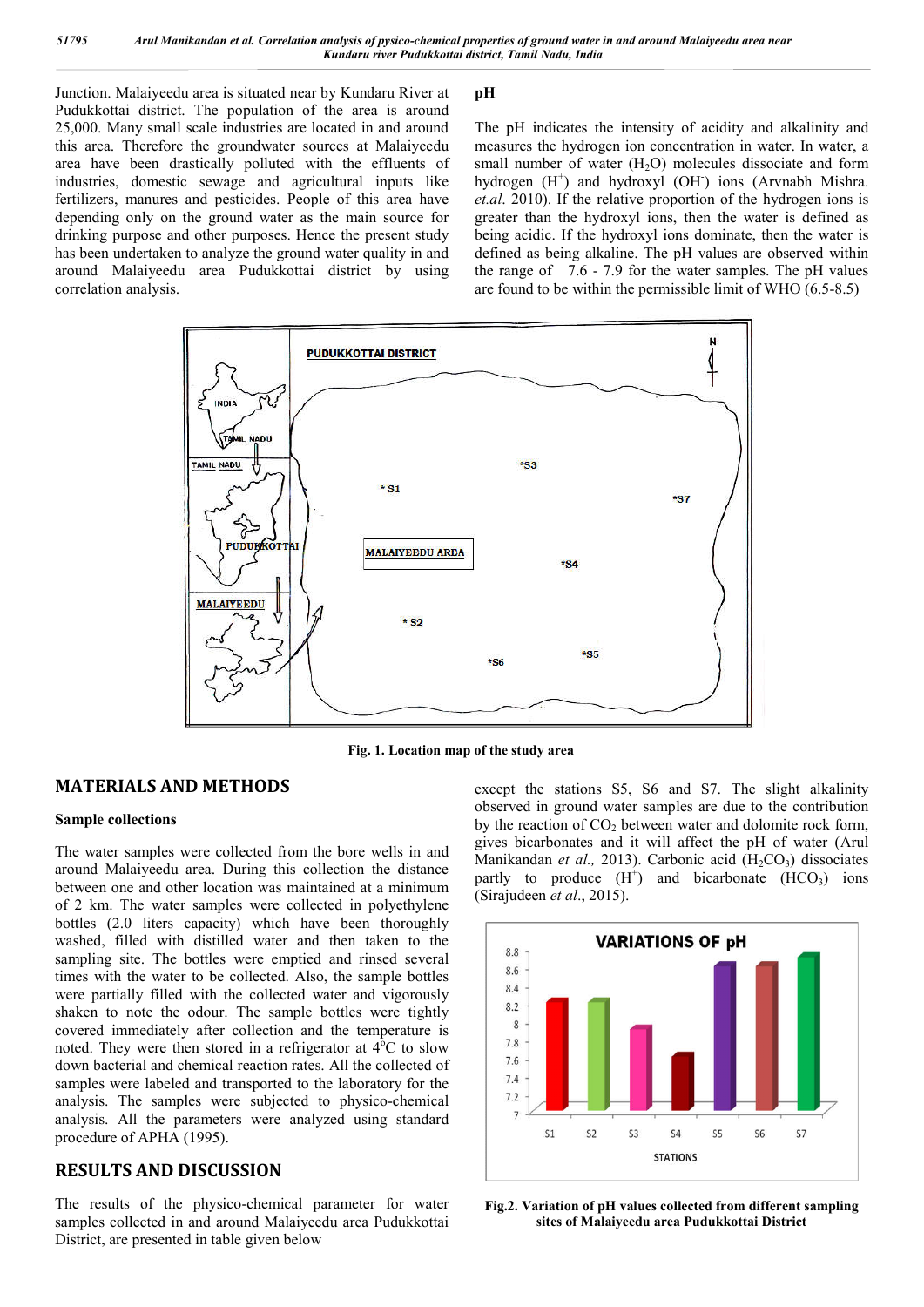| Table 1. Physico- Chemical parameters of various water samples collected in and around Malaiveedu area. Pudukkottai district |  |  |
|------------------------------------------------------------------------------------------------------------------------------|--|--|
|                                                                                                                              |  |  |

| Stations       | <b>PARAMETERS</b> |            |     |       |            |     |    |     |      |    |     |            |                 |                  |
|----------------|-------------------|------------|-----|-------|------------|-----|----|-----|------|----|-----|------------|-----------------|------------------|
|                | Tem               | Color      | pH  | EC    | <b>TDS</b> | TH  | Ca | Mg  | Cl   | DO | COD | <b>BOD</b> | CO <sub>3</sub> | HCO <sub>3</sub> |
| S <sub>1</sub> | 22                | colourless | 8.2 | 5802  | 1097       | 327 | 87 | 240 | 603  |    | 65  | 25         | <b>ND</b>       | 700              |
| S <sub>2</sub> | 23                | colourless | 8.2 | 4677  | 864        | 225 | 38 | 187 | 390  | 2  | 71  | 39         | <b>ND</b>       | 650              |
| S <sub>3</sub> | 25                | colourless | 7.9 | 7632  | 1395       | 375 | 56 | 319 | 710  |    | 70  | 32         | <b>ND</b>       | 630              |
| S <sub>4</sub> | 27                | colourless | 7.6 | 5927  | 1109       | 447 | 86 | 361 | 702  |    | 56  | 28         | <b>ND</b>       | 400              |
| S <sub>5</sub> | 30                | colourless | 8.6 | 7760  | 1440       | 255 | 55 | 200 | 738  |    | 48  | 21         | <b>ND</b>       | 740              |
| S <sub>6</sub> | 28                | colourless | 8.6 | 9424  | 1721       | 262 | 32 | 230 | 1050 | 2  | 54  | 23         | ND              | 700              |
| S7             | 28                | colourless | 8.7 | 13400 | 2489       | 375 | 68 | 307 | 1472 | 2  | 40  | 21         | <b>ND</b>       | 900              |

All the values are expressed in terms of ppm except pH,  $\text{Tem}^{\omega}C$  and EC (micro mho/c)

ND- Non-Detectable

## **Electrical conductivity**

Electrical conductivity in water is due to ionization of dissolved inorganic solids and becomes a measure of TDS. It is used as a basic index to select the suitability of water for agricultural purposes. It signifies the amount of total dissolved salts. The importance of Electrical Conductivity is its measure of salinity which greatly affects the taste and thus has a significant impact on the user acceptance of the water as potable. The EC values are within the range of 4677 – 13,400 micro mho cm**-**<sup>1</sup> for ground water samples. The EC values are well above the permissible limit of WHO  $(600 \mu m \text{hocm}^{-1})$  for all water samples. High EC values may be contributed by the increased percolation rate of domestic sewages, industrial effluents and agricultural wastes containing high dissolved solids and increase evaporation effects leading to increasing ionic content (Syed Abed and Vidya Pradhan, 2011). High EC values usually affect the waters palatability and taste.



**Fig.3. Variation of EC values collected from different sampling sites of Malaiyeedu area Pudukkottai District**

#### **Total dissolved solids**

The total dissolved solid indicates the salinity behavior of ground water. It indicates the salinity behavior of ground water. In natural water, dissolved solids consist mainly of inorganic salts such as carbonates, bicarbonates, chlorides, phosphates and nitrates small amount of organic matter and dissolved gases (Baruah, Das and Sengutappa, 2003). The quality of water and EC is determined by TDS. The TDS values are found in the range of 864 -2489 ppm. In our study the TDS values are well above the permissible limit of WHO (500 ppm) for ground water samples in all sampling stations. A very high value of TDS is due to the addition of excess of

sewage, agricultural and unprotected drainage wastes percolates in to the ground water to leading to increase in TDS values (Geetha *et al*., 2008). The high level of TDS is also reported to cause gastro intestinal irritation (Shanthi *et al*., 2012)



**Fig.4. Variation of TDS values collected from different sampling sites of Malaiyeedu area Pudukkottai District**

#### **Total hardness**

Total Hardness of water plays a vital role. Externally hard water does not form lathers with soap leading to wastage of much quantity of soap and internally, if used for longer times can be one of the causes of stone formation in the human body (Manivaskam, 2005). Mainly the hardness of water is due to carbonates, bicarbonates and chlorides of calcium and magnesium (Mahananda *et al*., 2010). TH values are found in the range of 225-447 ppm. In the present investigation TH values are within the permissible limit of WHO (500 ppm) for all water samples.



**Fig.5. Variation of TH values collected from different sampling sites of Malaiyeedu area Pudukkottai District**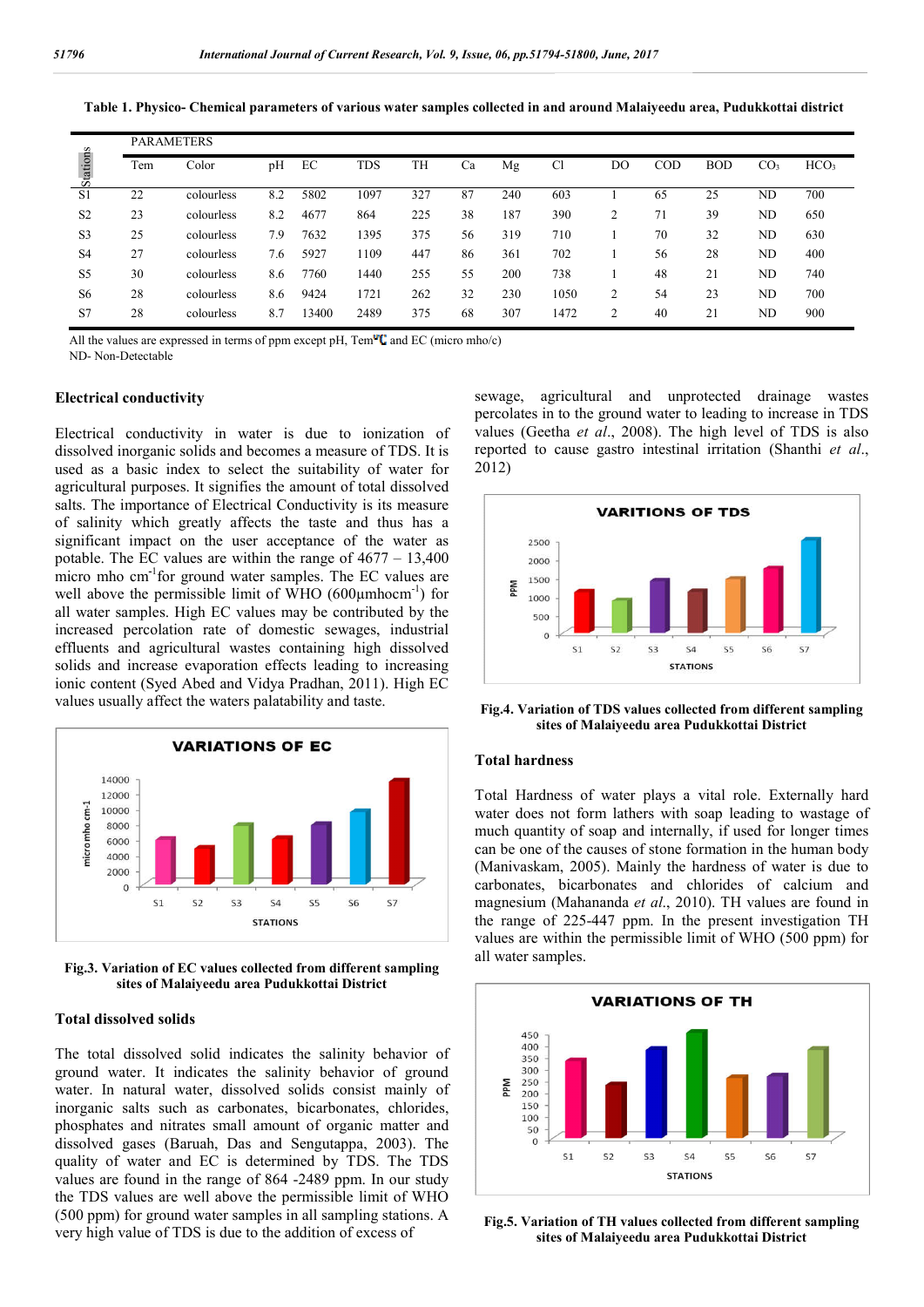#### **Magnesium**

Magnesium occurs in all kinds of natural waters along with calcium, but its concentration remains generally lower than the calcium (Lohani, 2005). The principal sources in the natural water are various kinds of rocks. The magnesium values are found in the range of 187 - 361 ppm for ground water samples. In our study the Mg values are found above the permissible limit of WHO (150 ppm) for all ground water samples. High values of Mg may be due to ground water pollution, when sewage, detergents wastes water from residential and industries are discharged into drainage (Abdul Jameel and Sirajudeen, 2006). While minimum magnesium content may be due to dilution of soluble salts or due to more leaching of granitic terrain rock minerals. High concentration of Magnesium may cause gusting in intestinal irritation of human system.



**Fig.6. Variation of Mg values collected from different sampling sites of Malaiyeedu area Pudukkottai District**

### **Calcium**

Calcium is an important element to develop proper bone growth. It is from natural sources like granitic terrain which contain large concentration of these elements (Verma *et al*., 2010). The calcium values are recorded in the range of 32 – 87ppm for all ground water samples. In our investigation all the Ca values are found below the permissible limit of WHO (100 ppm).



**Fig.7. Variation of Ca values collected from different sampling sites of Malaiyeedu area Pudukkottai District**

# **Dissolved Oxygen (DO)**

DO refer to the level of free, non-compound oxygen present in water or other liquids. It is an important parameter in water quality assessment and reflects the physical and biological processes prevailing in the water (Gopalkrushna, 2011). The main source of DO is from dissolution from atmosphere and the photosynthesis of aquatic plants. The DO value indicates the degree of pollution in water bodies. The DO values are recorded in the range of 1.0 -2.0 ppm for ground water samples. In the present study all the DO values are found below the limit of WHO (5ppm). Low DO values may be due the regular addition of domestic sewage and other solid wastes in to the river that percolate in to ground water (Pavanguru *et al*., 2003). A very low DO may be due the solubility of dissolved oxygen decrease with increase in temperature. It is unsuitable for fish and fauna.



**Fig. 8. Variation of DO values collected from different sampling sites of Malaiyeedu area Pudukkottai District**

#### **Chemical Oxygen Demand (COD)**

COD is a measure of organic matter in the sample including bio and chemically degradable fractions (Mahananda *et al*., 2010). It is used to measure the pollution of domestic and industrial waste. The waste is measured in terms of quantity of oxygen required for oxidation of organic matter to produce carbon dioxide and water. The mean COD values are within the range of 40-71 ppm for ground water samples. In our study, the values of COD are found to exceed the permissible limit of WHO (10ppm). High COD values indicating pollution by bio and chemically degradable organic wastes from various sources. Industrial wastes often contain inorganic contamination which are chemically oxidizable and therefore lead to high COD values (AchuthanNair, Premkumar, *et al*., 2005). High COD may affect aquatic life



**Fig.9. Variation of COD values collected from different sampling sites of Malaiyeedu area Pudukkottai District**

#### **Biological Oxygen Demand (BOD)**

Biochemical oxygen demand (BOD) is defined as the amount of oxygen required by microorganisms while decomposing organic matter in a waste under aerobic conditions (Patil and Gorade, 2013). Biological and Chemical oxygen demands are the good measures of pollution load. They together measure the dangerous affects of  $O_2$  deficiency on the aquatic lives. It is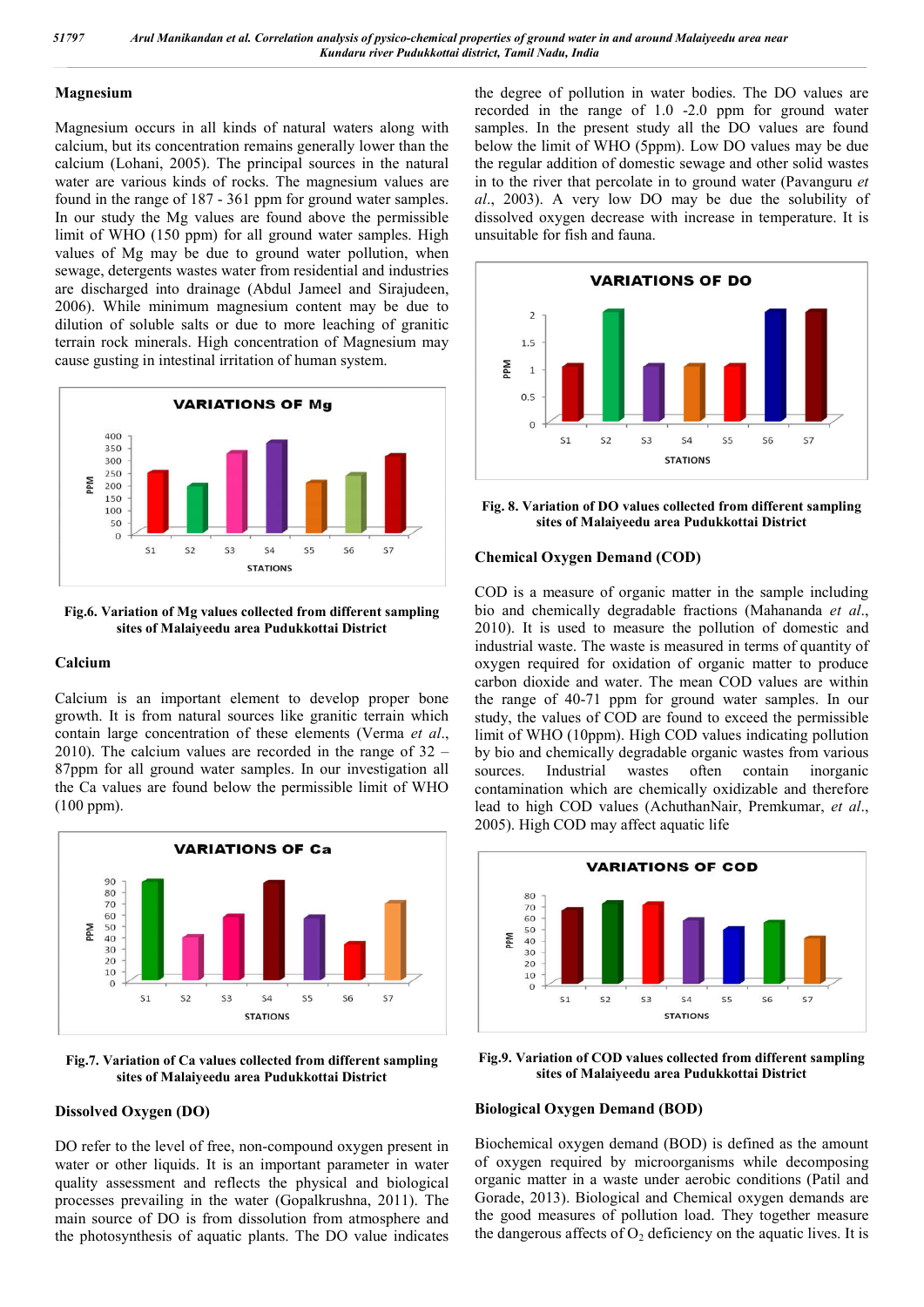an important parameter to evaluate the water quality with respect to organic pollutant. The term decomposable may be interpreted as the organic matter which can serve as food for the bacteria and energy is derived from its oxidation. The BOD values are in the range of  $21 - 39$  ppm for all ground water samples. In our study BOD values are beyond the permissible limit of WHO (10ppm). High BOD may be due to the dumping of sewage, effluents and other wastes are might have offered intense bacterial growth which consequently resulted in increased BOD level and may causes to affect the aquatic life (Nivedita Agrawa *et al*., 2014)



**Fig.10. Variation of BOD values collected from different sampling sites of Malaiyeedu area Pudukkottai District**

#### **Chlroide**

Chloride is one of the major anions in water and sewage. It is found in the form of sodium chloride in the water. Soil porosity and permeability also has a key role in building up the chloride concentration (Ombaka *et al*., 2013). The salty taste produced by chloride concentration is variable and dependent on the chemical composition of the water. Some water containing 250 mg/l chloride may give evidence for a detectable salty taste with sodium ions. The values of chloride are found in the range from 390-1472 ppm. In our study the Chloride values are found above the permissible limit of WHO (250ppm) in all stations. High chloride values, due to the increased rate of percolation of agricultural land water, domestic sewage and weathering of rocks. The high concentration of chloride imparts a salty taste to water and causes accelerate corrosion of metals and kidney stone formation.





## **Alkalinity (Carbonate and Bicarbonate)**

Alkalinity of water is a measure of its capability to neutralize acids. It is usually imparted by the bicarbonate, carbonate and hydroxide components of natural or treated water supply (Edokpayi, 2005). Alkalinity has little known significance with regard to human health however high alkaline waters are unpalatable and also affect the efficiency of coagulation process. The carbonates values are not detectable for ground water samples throughout the study. The bicarbonate values are recorded in the range of 400-900 ppm. In the present study all the bicarbonate values are found above the limit of WHO (500ppm), which may be due to the input of domestic sewage and the regular addition of pollution load (Enango, 2003). High bicarbonate value causes Gastro intestinal irritation



Fig.11. Variation of HCO<sub>3</sub>values collected from different **sampling sites of Malaiyeedu area Pudukkottai District**

### **Statistical analysis**

#### **Statistical analysis in water quality**

Water quality depends on several parameters. A strong correlation exists among different parameters and a combined effect of inter relationship among these parameters reflect on the quality of the water. The task of monitoring the quality of water can be facilitated if the correlations among the water quality parameters are known. If correlation exists among water quality parameters, measuring few parameters and predicting the other parameters using correlation would provide necessary indications about the water quality (Jothivenkatachalam *et al*., 2010).

### **Pearson correlation**

Pearson correlation coefficient is commonly used to measure and establish the strength of a linear relationship between two variables or two sets of data. It is a simplified statistical tool to show the degree of dependency of one variable to the other (Kumar and Sinha, 2010). The Pearson correlation coefficient( $r_{xy}$ ) is computed by using the formula as given below

Formula.  $r_{xy}$  =

$$
\frac{n\underline{\Sigma}(x_i y_i) - (\underline{\Sigma}x_i)(\underline{\Sigma} y_i)}{\sqrt{[n\underline{\Sigma}x_i^2 - (\underline{\Sigma}x_i)^2][n\underline{\Sigma}y_i^2 - (\underline{\Sigma}y_i)^2]}}
$$

The variables x and y represents two different water quality parameters; n= number of data points**/** number of groundwater samples. The inter dependence of different water quality parameters on each other was evaluated on the basis of rxy from equation (1). The correlation coefficient is always between -1 and +1. A correlation closer to **+/-** 1implies that the association is closer to a perfect linear relation. Interpretation of the Pearson correlation coefficients, adopted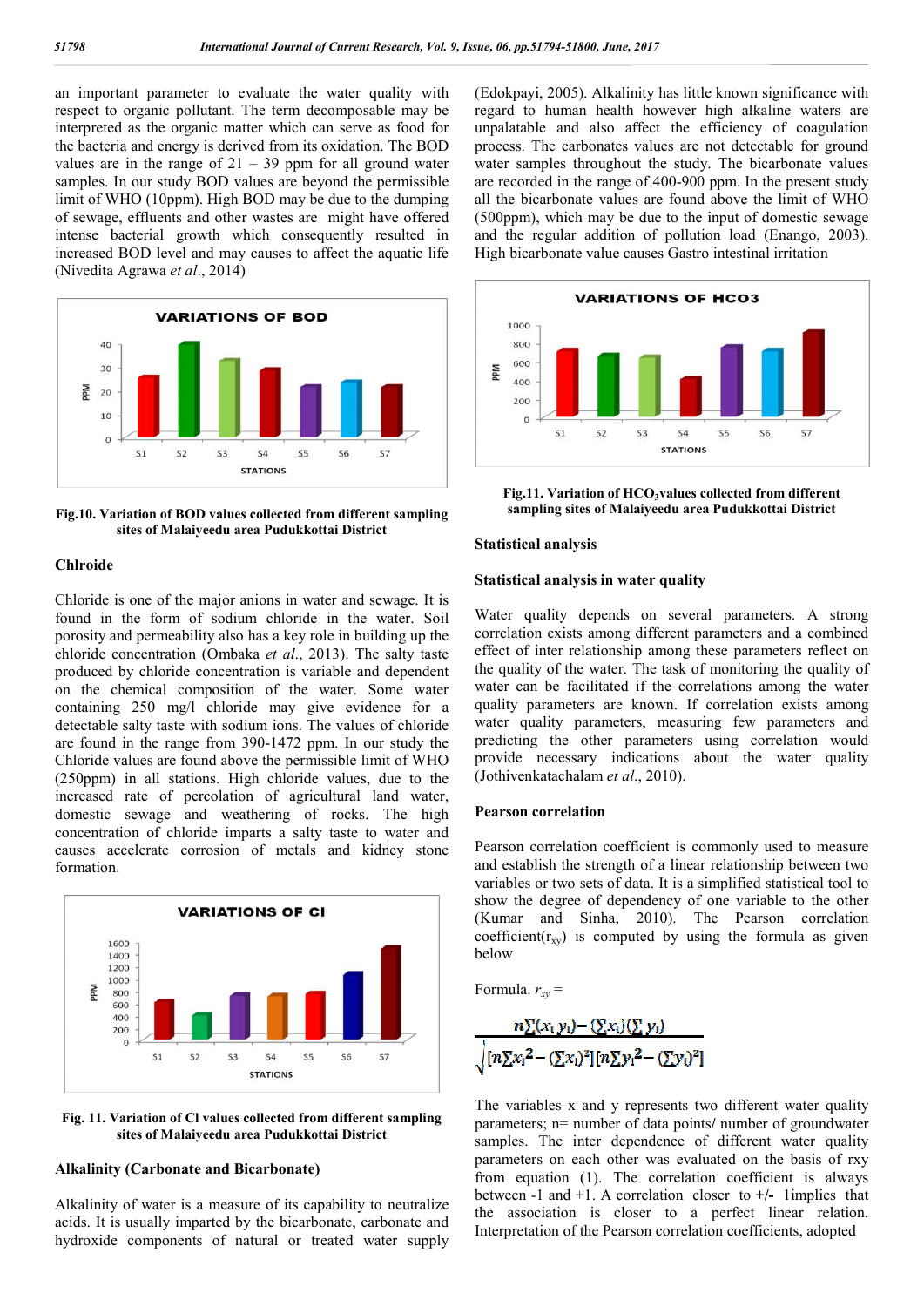**Table 2. Correlation co-efficient matrixes of physico-chemical characteristics of groundwater samples collected in and Malaiyeedu area, Pudukkottai district**

|                | pH       | EC       | <b>TDS</b> | TH       | DO                   | <b>BOD</b> | <b>COD</b> | HCO3     | Ca    | Mg       | Cl |
|----------------|----------|----------|------------|----------|----------------------|------------|------------|----------|-------|----------|----|
| pH             |          |          |            |          |                      |            |            |          |       |          |    |
| EC             | 0.166    |          |            |          |                      |            |            |          |       |          |    |
| <b>TDS</b>     | 0.366    | .925     |            |          |                      |            |            |          |       |          |    |
| TН             | 0.076    | 0.863    | 0.866      |          |                      |            |            |          |       |          |    |
| DO.            | 0.535    | 0.577    | 0.447      | 0.164    |                      |            |            |          |       |          |    |
| <b>BOD</b>     | $-0.441$ | $-0.636$ | $-0.493$   | $-0.198$ | $-.988$ <sup>*</sup> |            |            |          |       |          |    |
| <b>COD</b>     | $-0.244$ | $-0.061$ | $-0.241$   | 0.22     | $-0.196$             | 0.269      |            |          |       |          |    |
| HCO3           | $-0.536$ | 0.638    | 0.561      | 0.6      | $-0.057$             | $-0.083$   | $-0.218$   |          |       |          |    |
| Ca             | $-0.07$  | $.915*$  | 0.776      | $.926*$  | 0.354                | $-0.4$     | 0.312      | 0.637    |       |          |    |
| Mg             | $-0.318$ | $-0.052$ | $-0.412$   | $-0.257$ | 0.373                | $-0.354$   | 0.517      | $-0.175$ | 0.102 |          |    |
| <sup>C</sup> l | 0.559    | 0.876    | $.970**$   | 0.825    | 0.53                 | $-0.54$    | $-0.167$   | 0.345    | 0.722 | $-0.382$ |    |

in the present study are:  $r = -1$  to  $-0.7$  (strong negative correlation);  $r = +0.7$  to  $+1.0$  (strong positive correlation);  $r =$ -0.7 to -0.3 (weak negative correlation);  $r = +0.3$  to  $+0.7$ (weak positive correlation);  $r = -0.3$  to  $+0.3$  (negligible or no correlation).

## **Strong Positive Correlation and Strong Negative Correlation for ground waters**

The correlation matrixes for ground water samples are showed in table: 2). EC has positive correlation with TDS, TH,  $HCO<sub>3</sub>$ , Ca and Cl ( $r = 0.92, 0.863, 0.638, 0.915, 0.876$ ) as well as TDS with TH, Ca and Cl ( $r = 0.86$ , 0.77, 0.97). Since the TH with positive correlation with HCO<sub>3</sub>, Ca and Cl( $r = 0.66$ , 0.926, 0.825). Ca showed Positive correlation with  $Cl(r = 0.722)$ . DO showed strong negative correlation with BOD ( $r = -0.98$ .) Ca shows negative correlation with Mg  $(r= -0.73)$  and Mg has Strong negative Correlation With Cl (-0.619).

### **Conclusion**

The ground water samples were collected from different localities in and around Malaiyeedu area, Pudukkottai District and analyzed for some important physico-chemical parameters. The present study was undertaken to meet the objectives that the analysis of ground water samples in Malaiyeedu area. The objectives were achived by the determination physicochemical parameters of the chosen sample. The following conclusions are arrived from the study.

- The ground water sample is neutral and slightly alkaline in nature.
- From the data it is observed that the ground water samples have permanent hardness. Magnesium content in the water is more which may leads to kidney stone problems to humans. The hardness also can bring hindrance to the utilisation of water in day to day domestic activities.
- The high electrical conductivity of the water sample is a sign of the presence of inorganic salts.
- The high value of total dissolved solids implies that the presence of silicates and carbon contents which may harm the digestive system of the person who consumes the water.
- The lower values of dissolved oxygen content shows that the water is a poor oxygen carrier.
- The higher values of chemical oxygen demand shows that the possibility of the presence of heavy metals in the ground water.
- The higher values of Bio-chemical oxygen demand shows that the possibility of the presence of microorganisms in the ground water.

In this study the application of Statistical technique has been proven to be a very useful tool for monitoring drinking water and has a good accuracy. A systematic correlation and regression in this study show that there is a significant linear relationship among different pairs of water quality parameters. It can be concluded that the total dissolved solids and electrical conductivity are important physicochemical of drinking water quality parameters, because they are correlated with most of the water parameters. The analysis reveals that the ground water of this area is unfit for drinking purposes. So the ground water of this area needs some degree of treatment before drinking and it needs to be protected from contamination so as to prevent adverse health effects on human beings

## **Acknowledgement**

The authors are very thankful to Management and the Principal of J.J College of Arts and Science (Autonomous), Sivapuram, Pudukkottai for providing laboratory facilities.

# **REFERENCES**

- Abdul Jameel. A. and Sirajudeen, J. 2006. Risk Assessment of Physico-Chemical contaminants in groundwater in Pettavaithalai Area, Tiruchirappalli, Tamil Nadu, India. *Environmental Monitoring and Assessment.*, 123: 299-312.
- AchuthanNair, Premkumar, K. *et al*. 2005. Assessment of the Well Water Quality of Benghazi, Libya. *IJEP.*, 25 (6), 481- 489.
- Arul Manikandan. S. *et al.* 2013. Water quality index of ground water around Ampikapuram area near Uyyakondan channel Tiruchirappalli District, Tamil Nadu, India. *Archives of Applied Science Research*, 5 (3), 21-26.
- Arvnabh Mishra *Et al*. 2010. Comparative Study of Physico-Chemical and Microbial Parameters on Lotic and Ground-Waters in Selected Outlying Areas of Central Gujarat. *J. chem. Pharm. Res*, 2(4), 174-177.
- Baruah, Das.A and Sengutappa, 2003. Study on wetlands of Guwahathi city water quality of rivers and drains. *Poll. Res*., 22 (1),117-119.
- Edokpayi, C.A. 2005.Variation of chemical constituents of a brackish water prawn habitat in southern Nigeria. *Acta SATECH*, 2 (1),11-18.
- Enango, L. 2003. Hydrochemical studies of groundwater in Chenalpet region. *Indian J. Env. Prot.*, 23(6): 624-632.
- Geetha A. *et al*. 2008*.* Assessment of Underground Water Contamination and Effect of Textile Effluents on Noyyal River Basin In and Around Tiruppur Town, Tamil Nadu *Journal of Chemistry*, 5(4), 696-705.
- Gopalkrushna, M.H. 2011. Determination of Physico-Chemical parameters of Surface Water Samples in and